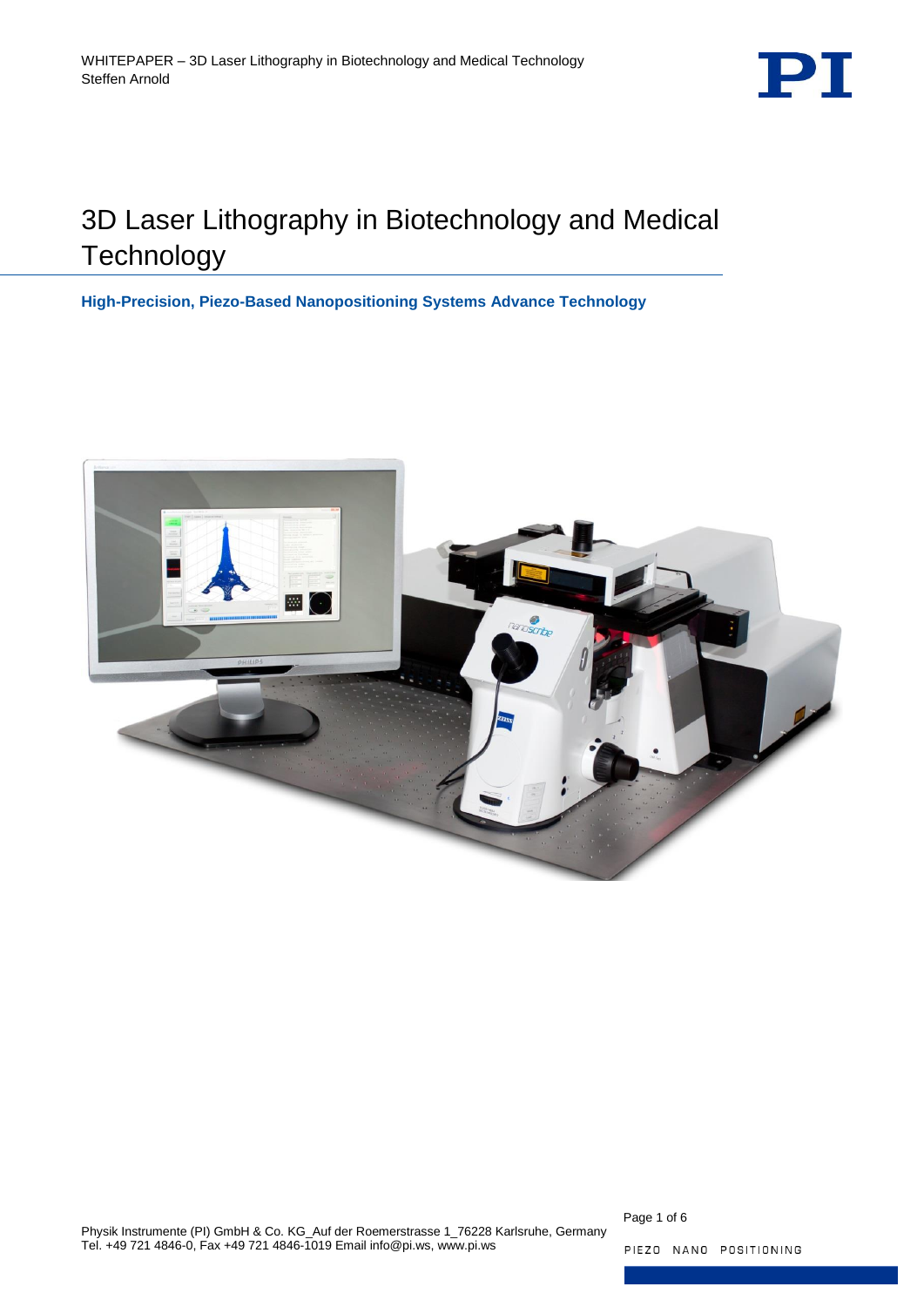

Laser technology makes it possible to create even very complex three-dimensional micro- and nanostructures in photosensitive materials. However, the high precision in three-dimensional "laser writing" required for such applications can only be realized when the materials to be processed are positioned in a correspondingly precise manner. Here, piezo-based nanopositioning systems can play out their strengths: they work with repeatability in the nanometer range with response times of less than a millisecond and thereby offer ideal prerequisites for a high reproducibility and precise path control. The application described in the following is proof of this.



*Fig. 1 Laser lithography system of Nanoscribe GmbH, which can be used to produce complex threedimensional micro- and nanostructures in photosensitive materials. The structure data can be created with conventional CAD software (image: Nanoscribe GmbH)*

<span id="page-1-0"></span>Nanoscribe GmbH, located in Eggenstein-Leopoldshafen near Karlsruhe, Germany, sells laser lithography systems [\(Fig. 1\)](#page-1-0) that can be used to realize complex three-dimensional micro- and nanoobjects in a fully automatic and reproducible way with a previously unavailable design flexibility and structure heights up to the millimeter range.

Today, this already benefits numerous applications, e.g. microstructures can be created via "laser writing" for small pumps and needles [\(Fig. 2\)](#page-1-1) or surfaces can be equipped with particular biomimetic characteristics. Important keywords in this connection are gecko or lotus effect. A typical area of application for 3D laser lithography respectively 3D printing is also the creation of three-dimensional structures for cell biology.



*Fig. 2 Microinjection needles fabricated by 3D laser lithography (image: Nanoscribe GmbH)*

# <span id="page-1-1"></span>Cell Cultivation in the Third Dimension

There are limits to classic cell cultivation in a flat Petri dish. This is because in natural tissue, cells in an organism are normally in an extracellular matrix, in other words in a three-dimensional and simultaneously flexible environment in a spatial network.

A Petri dish cannot simulate these real environmental conditions. As a result, its application possibilities are limited. A remedy is provided by the described method, which has been utilized by scientists at the Karlsruhe Institute of Technology (KIT). Using 3D laser lithography, flexible and freely designed structures can also be created. This means that cells can colonize a specially tailored spatial matrix, in other words a scaffold [\(Fig. 3\)](#page-2-0).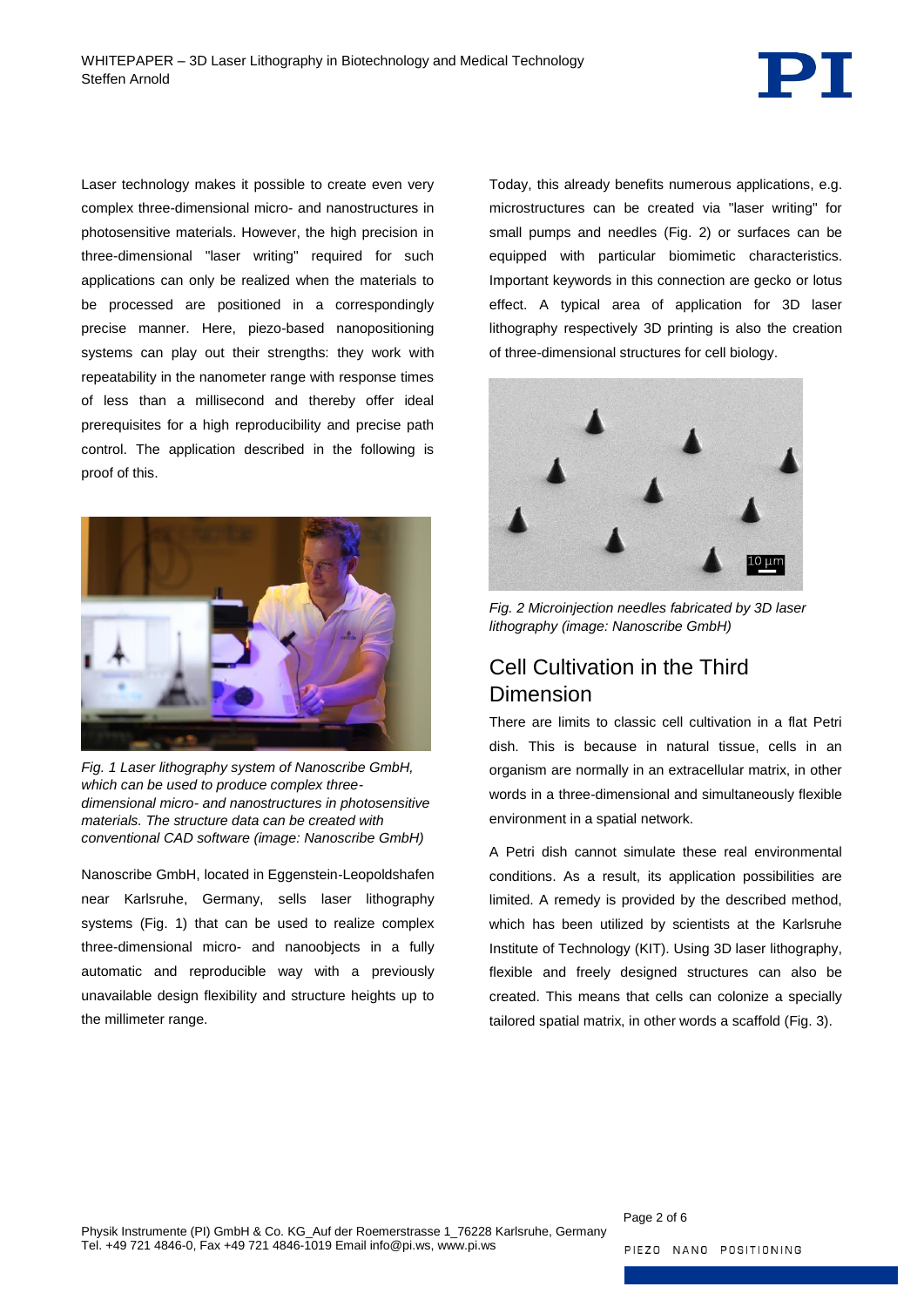



*Fig. 3 Three-dimensional structure: Cells docking on the "handles" (image: courtesy of Prof. Dr. Martin Bastmeyer, Zoological Institute at KIT)*

<span id="page-2-0"></span>The displayed structure itself consists of 25 µm high posts that are connected with thin rungs at different heights. This basic structure consists of a proteinrepellent polymer. In addition, "handholds" or "docking sites" for the cells are located in the middle of the rungs. The cells can selectively affix here because special adhesive proteins are attached at these positions. Such a matrix opens up numerous new possibilities [\(Fig. 4\)](#page-2-1).

<span id="page-2-1"></span>

*Fig. 4 The influence of the physical environment on stem cell differentiation or cell migration can be investigated with tailored cell scaffolds (image: courtesy of Prof. Dr. Martin Bastmeyer, Benjamin Richter, KIT)*

In this way, the influence of the physical environment (stiffness and architecture) on stem cell differentiation or cell migration can be investigated. Forces can be measured and reactions to various stimuli can be observed and analyzed. The results include knowledge regarding tissue regeneration or the influence of active pharmaceutical ingredients on wound healing, for example.

### "Writing" with a Laser Pen

How structures are fabricated is not trivial at all, however, the principle is easy to understand: as a result of strongly focusing ultrashort laser pulses into the photosensitive and biologically compatible polymer, the polymer is exposed to light in the focus through a nonlinear process.

Comparable to a pen that is guided in three dimensions, the laser beam writes into the material along any desired paths. Line widths from several micrometers down to 150 nm are achieved in this way.

However, a high precision with the 3D trajectory writing mode can only be realized when the positioning is correspondingly precise. During the writing process, the laser and focus remains fixed and the workpiece has to be moved according to the three-dimensional writing task.

The difficulty is compounded even more by the fact that it is not enough to move towards certain positions in a highly precise manner. The path is just as important as the target here, and the application therefore also requires a precise path control. During the travel, the laser intensity is then varied according to the track speed, in order to achieve the desired printing result.

The system used for sample positioning is thus a key component of the laser lithography device "Photonic Professional" of Nanoscribe GmbH.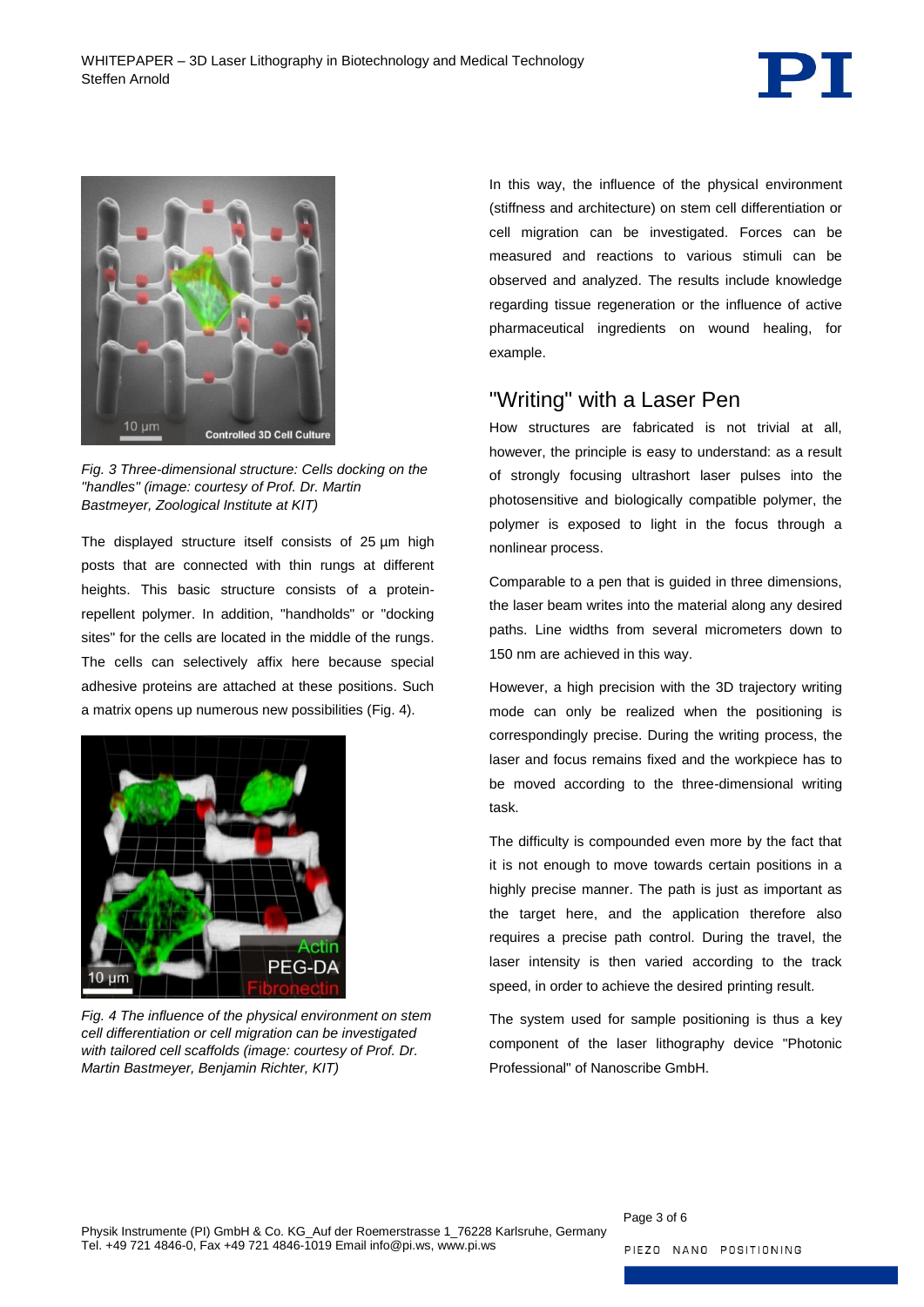# Precise Positioning of the Laser Focus

Here a positioning system was chosen from the product range of the PI (Physik Instrumente) company, located in Karlsruhe, Germany. PI offers the world's largest selection of high-dynamics and high-resolution piezo nanopositioning systems for scientific and industrial applications [\(Fig. 5,](#page-3-0) [Fig. 6\)](#page-3-1).



*Fig. 5* The fine adjustment of the object or sample is performed by the piezo nanopositioning *system (image: Nanoscribe GmbH)*

<span id="page-3-0"></span>

<span id="page-3-1"></span>*Fig. 6 The piezo nanopositioning system not only works with high precision but can also be integrated well in the device (image: PI)*

The multi-axis stage P-563 is set on a usual microscope XY scanner stage, which allows a positioning range of the piezo writing volume on an area of up to  $100 \times 100$  mm<sup>2</sup>. The travel range of the piezo can cover a writing volume of up to  $300 \times 300 \times 300$  µm<sup>3</sup>, whereby the repeatability is in the nanometer range.

Piezo actuators are the driving force behind this nanopositioning system. These piezo actuators convert electrical energy directly into mechanical energy and vice versa. At the same time, travel ranges of up to around one millimeter can be achieved with resolutions down to the nanometer range and high dynamics with frequencies of up to several kilohertz.

The very high motion resolution is only possible because the motion is based on crystalline effects and there are no classic mechanical components that have friction or mechanical play. Piezo actuators can furthermore move heavy loads and have a compact design.

# Capacitive Sensors and Parallel Kinematics

Highly linear capacitive sensors integrated in the positioning system provide the precise actual value acquisition that is necessary to move the sample precisely and repeatably in relation to the laser focus. These sensors directly detect the motion and thereby allow a higher phase reliability and bandwidth than indirect systems.

The construction of the stage as a parallel kinematics multi-axis system also contributes to the high positioning accuracy. The piezo actuators are integrated in a frictionless parallel kinematics guide system with solid joints. All piezo actuators act on a central platform. This makes it possible to achieve an identical dynamic behavior for all motion axes.

This is especially advantageous in 3D lithography since the objects can have any type of structure. A "slower" axis, as is used e.g. during a line scan, would have an adverse effect here.

In addition, the sensors detect all controlled degrees of freedom simultaneously. This parallel metrology makes it possible to actively prevent axis crosstalk and lateral runout. This benefits path accuracy and reproducibility.

Page 4 of 6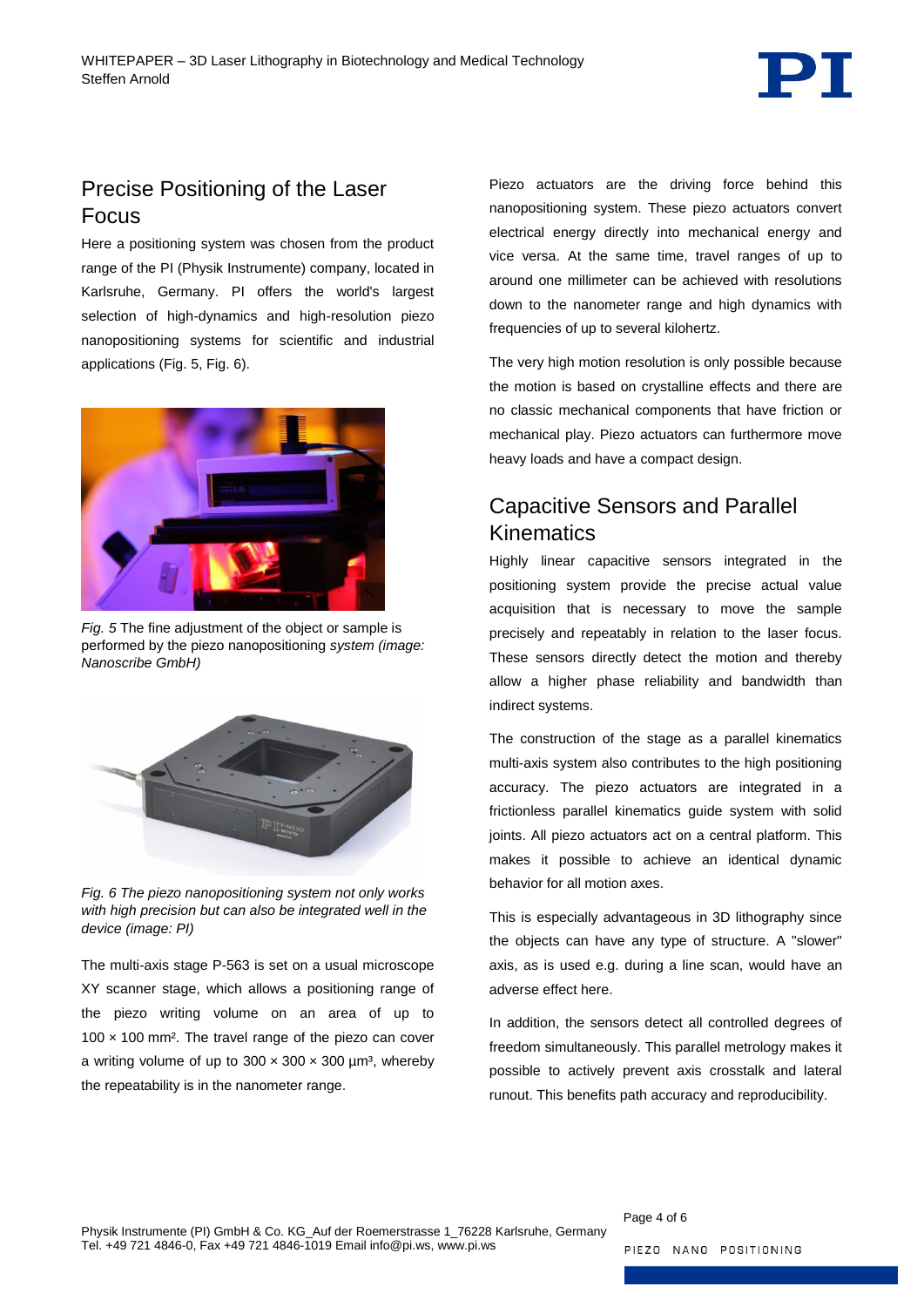

A digital controller provides the necessary path control. The controller as well as the nanopositioning system come from the PI program. It is specially matched to the multi-axis, parallel-kinematics, piezo nanopositioning systems. This also fulfills the very high requirements for path control with 3D lithography devices.

The high-precision piezo nanopositioning systems thereby significantly contribute to bringing lithography technology a decisive step forward. This not only benefits users in medical technology and biotechnology but in other sectors as well.

Areas of application for three-dimensional "laser writing" are also found e.g. in the manufacturing of micro-optic components, photonic crystals and metamaterials as well as in the rapid prototyping of micro- and nanostructures, for example in micro-fluidic channels.